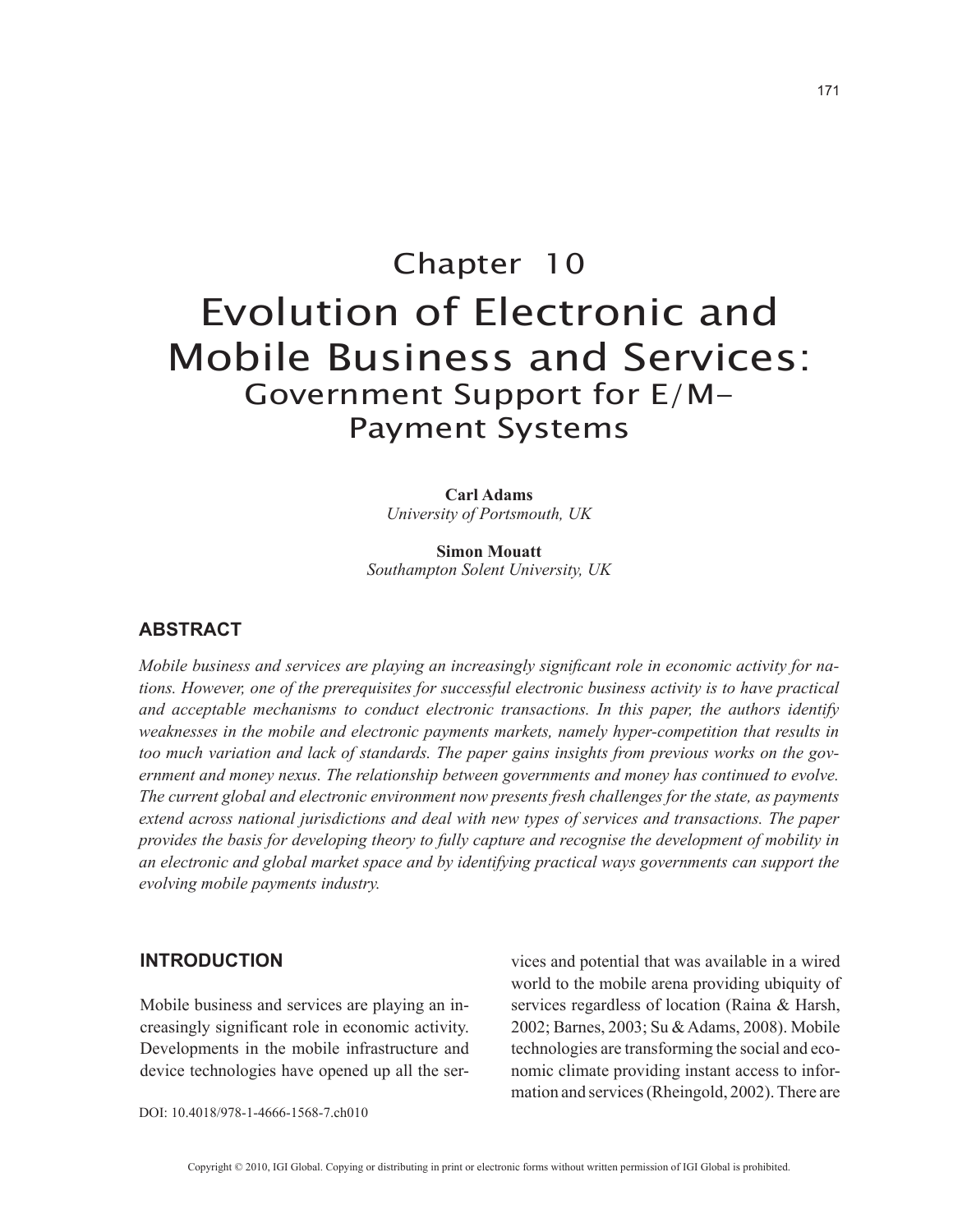huge opportunities to develop mobile commerce (Urbaczewski et al., 2003; Hoegler, 2008).

Mobile/cell phones, PDAs, smart phones, Blackberrys, netbooks and laptops, are an integral part of working and social practice for a growing and significant numbers of people around the world (e.g., Anckar & D'Incau, 2002; Barnes, 2003; Damsgaard & Gao, 2004; Fitch & Adams, 2006; Raz, 2008). The evolving mobile arena is ubiquitous where for many people mobile technologies have become a necessity rather than a luxury (Skelton, 2003). In addition to providing all the services of the wired electronic world to a mobile platform, mobile business and services are evolving new services and functionality not previously available (e.g., Junglas & Watson, 2008; Ishii, 2004; Anckar & D'Incau, 2002). Perhaps one of the biggest potentials for mobile business and services is the evolving capabilities of mobile sensor technologies (Sohraby et al., 2007) opening up new business opportunities from transport to healthcare. These offer huge potential in enhancing value chains (e.g., increasing production quality, monitoring of distribution and delivery, more efficient use of resources) and providing new commodities and services (e.g., location support, context aware services, interactive multimedia entertainment, personal and personalised health support) (Sohraby, 2006).

There are clear strategic implications for organisations embracing mobile technologies: "mobile(m-) business is likely to have a tremendous impact on organisations, as wireless technologies and applications begin to challenge the existing processes, strategies, structures, roles of individuals, and even cultures of organizations" (Barnes, 2003, p. 2). Mobile working is changing working practices, internal operations, and management of resources along with customer interaction and provision of services.

Convergence from different industries such as telecommunications, computing, multimedia and many business sectors has been fuelling much of the change and innovation in the mobile arena. It is a fiercely competitive arena as innovations are emanating from multiple directions where different companies, consortiums and business sectors try to develop better and more lucrative services for customers (Adams & Fitch, 2005; Lord, 2004). Within such a climate "new methods, tools and ways of thinking must be developed and refined to take advantage of mobility and its potential" (Urbaczewski et al., 2003, p. 32).

The potential of the mobile arena is affecting all aspects of society and the economy, even Government services. For instance, healthcare where there are considerable drivers for shifting health delivery towards home care, such as reducing costs of primary care (i.e. keeping people out of expensive hospitals) and increasing quality of life and independence for an aging population (Adams & Fitch, 2007; Mendonça et al., 2004; Maglaveras, 2003). Again mobile technologies are fundamentally changing professional practice providing extension to existing medical support systems (Mendonça et al., 2004) as well as the ability to do new things or provide services not possible previously (Archer, 2007).

The mobile electronic economy is growing and is becoming a significant aspect of the wider economy. In the longer term the mobile arena is likely to play an important role in economic, personal, social and working life for much of the population (Brooks, 2008; Constantiou et al., 2007; Ling, 2004). One of the main prerequisites for successful mobile and electronic business activity is to have practical and acceptable mechanisms to conduct electronic transactions. This is an area calling for more support and is needed for the mobile arena to reach its full potential (Brooks, 2008; Constantiou et al., 2007; Douthwaite, 2003). This paper focuses on how governments can provide support in this important area. The mobile arena provides a powerful avenue to encourage and develop economic activity and as such is a key area for government support: One of the main functions of government is to provide an environment for economic stability and encourage economic activity.